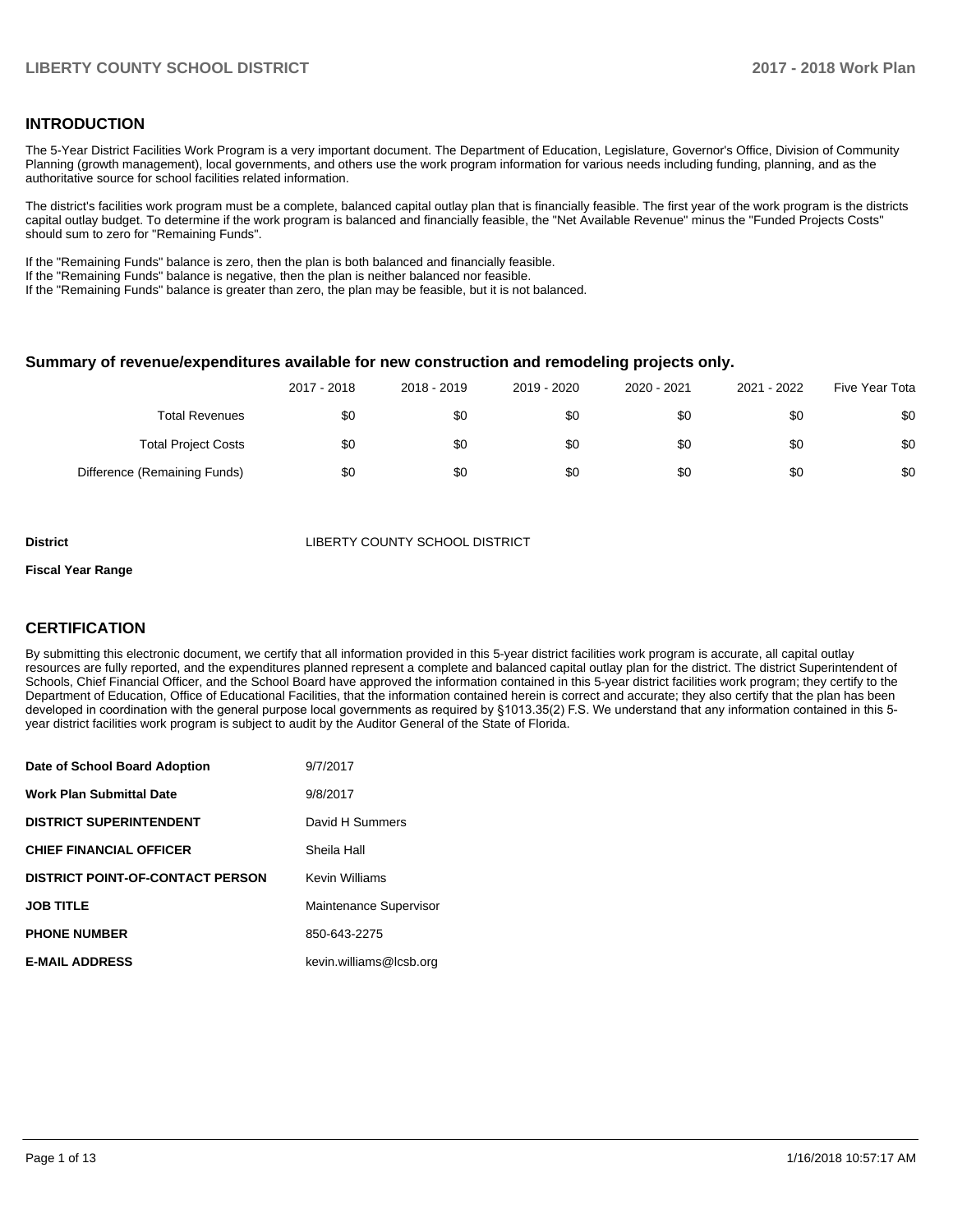# **Expenditures**

# **Expenditure for Maintenance, Repair and Renovation from 1.50-Mills and PECO**

Annually, prior to the adoption of the district school budget, each school board must prepare a tentative district facilities work program that includes a schedule of major repair and renovation projects necessary to maintain the educational and ancillary facilities of the district.

| Item                                                                                                                                                                | 2017 - 2018<br><b>Actual Budget</b> | 2018 - 2019<br>Projected | 2019 - 2020<br>Projected | 2020 - 2021<br>Projected | 2021 - 2022<br>Projected | <b>Total</b> |
|---------------------------------------------------------------------------------------------------------------------------------------------------------------------|-------------------------------------|--------------------------|--------------------------|--------------------------|--------------------------|--------------|
| <b>HVAC</b>                                                                                                                                                         | \$92,000                            | \$40.000                 | \$60,000                 | \$18,842                 | \$218,133                | \$428,975    |
| Locations: BUS GARAGE, LIBERTY SENIOR HIGH, W R TOLAR K-8                                                                                                           |                                     |                          |                          |                          |                          |              |
| Flooring                                                                                                                                                            | \$10,000                            | \$5,000                  | \$5,000                  | \$5,000                  | \$5,000                  | \$30,000     |
| Locations: LIBERTY SENIOR HIGH                                                                                                                                      |                                     |                          |                          |                          |                          |              |
| Roofing                                                                                                                                                             | \$25,000                            | \$10.000                 | \$20,000                 | \$10,000                 | \$10.000                 | \$75,000     |
| Locations: LIBERTY SENIOR HIGH                                                                                                                                      |                                     |                          |                          |                          |                          |              |
| Safety to Life                                                                                                                                                      | \$0                                 | \$0                      | \$0                      | \$10,000                 | \$10.000                 | \$20,000     |
| BUS GARAGE, HOSFORD ELEMENTARY JUNIOR HIGH, LIBERTY EDUCATION & ADMINISTRATIVE CENTER, LIBERTY SENIOR HIGH,<br>Locations:<br><b>LIBERTY SUPERINTENDENT'S OFFICE</b> |                                     |                          |                          |                          |                          |              |
| Fencing                                                                                                                                                             | \$2,000                             | \$2,000                  | \$2,000                  | \$2,000                  | \$2,000                  | \$10,000     |
| Locations: HOSFORD ELEMENTARY JUNIOR HIGH, LIBERTY EDUCATION & ADMINISTRATIVE CENTER, W R TOLAR K-8                                                                 |                                     |                          |                          |                          |                          |              |
| Parking                                                                                                                                                             | \$20,000                            | \$0                      | \$0                      | \$0                      | \$0                      | \$20,000     |
| Locations: W R TOLAR K-8                                                                                                                                            |                                     |                          |                          |                          |                          |              |
| Electrical                                                                                                                                                          | \$5,000                             | \$5.000                  | \$10,000                 | \$5,000                  | \$5.000                  | \$30,000     |
| Locations: BUS GARAGE, HOSFORD ELEMENTARY JUNIOR HIGH, LIBERTY EDUCATION & ADMINISTRATIVE CENTER, LIBERTY SENIOR HIGH,<br><b>LIBERTY SUPERINTENDENT'S OFFICE</b>    |                                     |                          |                          |                          |                          |              |
| Fire Alarm                                                                                                                                                          | \$5,000                             | \$0                      | \$0                      | \$5,000                  | \$0                      | \$10,000     |
| Locations: HOSFORD ELEMENTARY JUNIOR HIGH, LIBERTY EDUCATION & ADMINISTRATIVE CENTER, LIBERTY SENIOR HIGH, LIBERTY<br>SUPERINTENDENT'S OFFICE, W R TOLAR K-8        |                                     |                          |                          |                          |                          |              |
| Telephone/Intercom System                                                                                                                                           | \$10,000                            | \$0                      | \$0                      | \$4,000                  | \$0                      | \$14,000     |
| Locations: LIBERTY EDUCATION & ADMINISTRATIVE CENTER, LIBERTY SENIOR HIGH, W R TOLAR K-8                                                                            |                                     |                          |                          |                          |                          |              |
| <b>Closed Circuit Television</b>                                                                                                                                    | \$0                                 | \$0                      | \$0                      | \$0                      | \$0                      | \$0          |
| Locations: No Locations for this expenditure.                                                                                                                       |                                     |                          |                          |                          |                          |              |
| Paint                                                                                                                                                               | \$0                                 | \$0                      | \$0                      | \$0                      | \$0                      | \$0          |
| Locations: No Locations for this expenditure.                                                                                                                       |                                     |                          |                          |                          |                          |              |
| Maintenance/Repair                                                                                                                                                  | \$399,327                           | \$275,094                | \$288,993                | \$228,774                | \$250,000                | \$1,442,188  |
| Locations: LIBERTY EDUCATION & ADMINISTRATIVE CENTER, LIBERTY SUPERINTENDENT'S OFFICE, W R TOLAR K-8                                                                |                                     |                          |                          |                          |                          |              |
| <b>Sub Total:</b>                                                                                                                                                   | \$568,327                           | \$337,094                | \$385,993                | \$288,616                | \$500,133                | \$2,080,163  |

| <b>PECO Maintenance Expenditures</b> | \$34,284  | \$34,284  | \$34,284  | \$34,284  | \$34,284  | \$171<br>.420 |
|--------------------------------------|-----------|-----------|-----------|-----------|-----------|---------------|
| 1.50 Mill Sub Total:                 | \$591,213 | \$362,810 | \$391,709 | \$289,332 | \$505,849 | \$2,140,913   |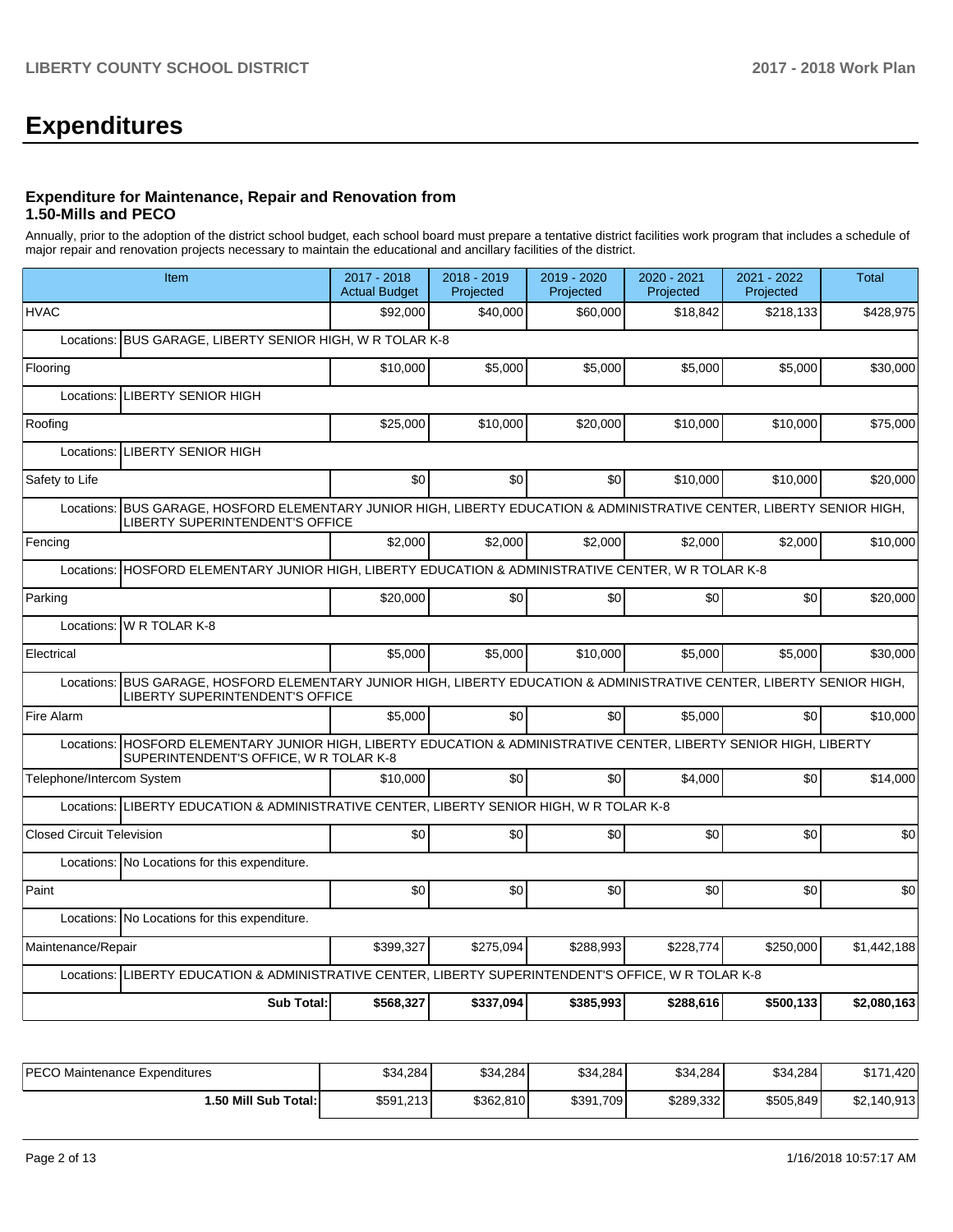# **LIBERTY COUNTY SCHOOL DISTRICT 2017 - 2018 Work Plan**

|                                                                              | Other Items                                        | 2017 - 2018<br><b>Actual Budget</b> | $2018 - 2019$<br>Projected | $2019 - 2020$<br>Projected | 2020 - 2021<br>Projected | 2021 - 2022<br>Projected | Total       |
|------------------------------------------------------------------------------|----------------------------------------------------|-------------------------------------|----------------------------|----------------------------|--------------------------|--------------------------|-------------|
| Isoftware                                                                    |                                                    | \$27,170                            | \$20,000                   | \$20,000                   | \$20,000                 | \$25,000                 | \$112,170   |
|                                                                              | Locations LIBERTY SENIOR HIGH, LIBERTY SENIOR HIGH |                                     |                            |                            |                          |                          |             |
| equipment                                                                    |                                                    | \$30,000                            | \$40,000                   | \$20,000                   | \$15,000                 | \$15,000                 | \$120,000   |
| Locations HOSFORD ELEMENTARY JUNIOR HIGH, LIBERTY SENIOR HIGH, W R TOLAR K-8 |                                                    |                                     |                            |                            |                          |                          |             |
|                                                                              | Total:                                             | \$625,497                           | \$397,094                  | \$425,993                  | \$323,616                | \$540,133                | \$2,312,333 |

## **Local 1.50 Mill Expenditure For Maintenance, Repair and Renovation**

Anticipated expenditures expected from local funding sources over the years covered by the current work plan.

| Item                                                         | 2017 - 2018<br><b>Actual Budget</b> | 2018 - 2019<br>Projected | 2019 - 2020<br>Projected | $2020 - 2021$<br>Projected | 2021 - 2022<br>Projected | <b>Total</b> |
|--------------------------------------------------------------|-------------------------------------|--------------------------|--------------------------|----------------------------|--------------------------|--------------|
| Remaining Maint and Repair from 1.5 Mills                    | \$591,213                           | \$362,810                | \$391,709                | \$289,332                  | \$505,849                | \$2,140,913  |
| Maintenance/Repair Salaries                                  | \$82,500                            | \$89,700                 | \$90,211                 | \$89,700                   | \$0                      | \$352,111    |
| <b>School Bus Purchases</b>                                  | \$91,000                            | \$0                      | \$0                      | \$100,000                  | \$0                      | \$191,000    |
| <b>Other Vehicle Purchases</b>                               | \$0                                 | \$0                      | \$0                      | \$30,000                   | \$0                      | \$30,000     |
| Capital Outlay Equipment                                     | \$0                                 | \$0                      | \$0                      | \$0                        | \$0                      | \$0          |
| Rent/Lease Payments                                          | \$0                                 | \$0                      | \$0                      | \$0                        | \$0                      | \$0          |
| <b>COP Debt Service</b>                                      | \$0                                 | \$0                      | \$0                      | \$0                        | \$0                      | \$0          |
| Rent/Lease Relocatables                                      | \$0                                 | \$0                      | \$0                      | \$0                        | \$0                      | \$0          |
| <b>Environmental Problems</b>                                | \$0                                 | \$0                      | \$0                      | \$0                        | \$0                      | \$0          |
| ls.1011.14 Debt Service                                      | \$0                                 | \$0                      | \$0                      | \$0                        | \$0                      | \$0          |
| <b>Special Facilities Construction Account</b>               | \$6,353,370                         | \$6,407,228              | \$6,407,228              | \$0                        | \$0                      | \$19,167,826 |
| Premiums for Property Casualty Insurance - 1011.71<br>(4a,b) | \$137,500                           | \$137,500                | \$137,500                | \$137,500                  | \$0                      | \$550,000    |
| Qualified School Construction Bonds (QSCB)                   | \$0                                 | \$0                      | \$0                      | \$0                        | \$0                      | \$0          |
| Qualified Zone Academy Bonds (QZAB)                          | \$0                                 | \$0                      | \$0                      | \$0                        | \$0                      | \$0          |
| <b>Local Expenditure Totals:</b>                             | \$7,255,583                         | \$6,997,238              | \$7,026,648              | \$646,532                  | \$505,849                | \$22,431,850 |

# **Revenue**

## **1.50 Mill Revenue Source**

Schedule of Estimated Capital Outlay Revenue from each currently approved source which is estimated to be available for expenditures on the projects included in the tentative district facilities work program. All amounts are NET after considering carryover balances, interest earned, new COP's, 1011.14 and 1011.15 loans, etc. Districts cannot use 1.5-Mill funds for salaries except for those explicitly associated with maintenance/repair projects. (1011.71 (5), F.S.)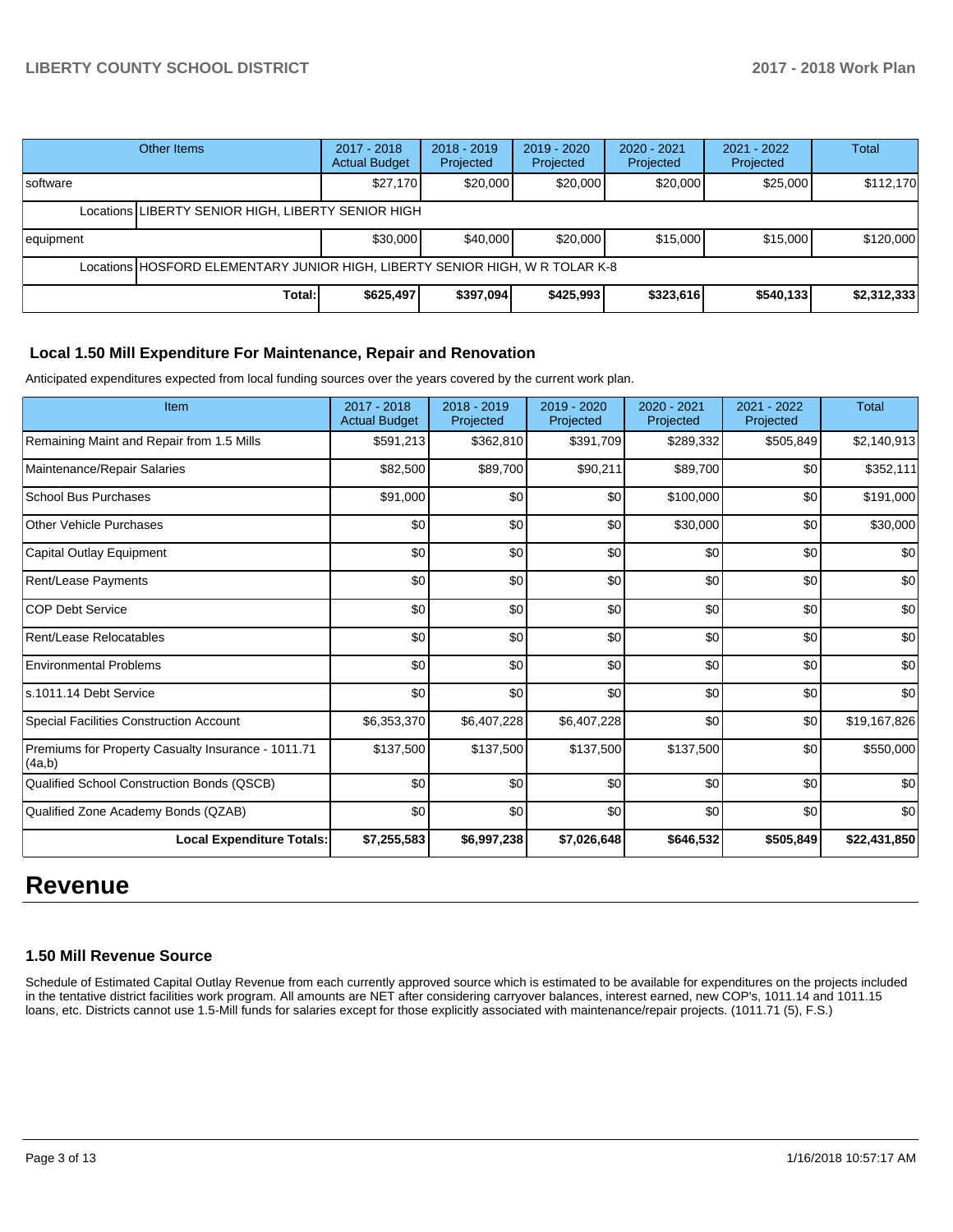# **LIBERTY COUNTY SCHOOL DISTRICT 2017 - 2018 Work Plan**

| Item                                                                                | Fund | 2017 - 2018<br><b>Actual Value</b> | $2018 - 2019$<br>Projected | $2019 - 2020$<br>Projected | $2020 - 2021$<br>Projected | $2021 - 2022$<br>Projected | <b>Total</b>    |
|-------------------------------------------------------------------------------------|------|------------------------------------|----------------------------|----------------------------|----------------------------|----------------------------|-----------------|
| (1) Non-exempt property<br>lassessed valuation                                      |      | \$267,627,401                      | \$285,737,945              | \$306,162,011              | \$324,989,274              | \$345,348,568              | \$1,529,865,199 |
| $(2)$ The Millege projected for<br>discretionary capital outlay per<br>ls.1011.71   |      | 1.50                               | 1.50                       | 1.50                       | 1.50                       | 1.50                       |                 |
| $(3)$ Full value of the 1.50-Mill<br>discretionary capital outlay per<br>ls.1011.71 |      | \$449.614                          | \$480,040                  | \$514,352                  | \$545,982                  | \$580,186                  | \$2,570,174     |
| $(4)$ Value of the portion of the 1.50<br>-Mill ACTUALLY levied                     | 370I | \$385,383                          | \$411,463                  | \$440.873                  | \$467,985                  | \$497,302                  | \$2,203,006     |
| $(5)$ Difference of lines (3) and (4)                                               |      | \$64,231                           | \$68,577                   | \$73,479                   | \$77,997                   | \$82,884                   | \$367,168       |

# **PECO Revenue Source**

The figure in the row designated "PECO Maintenance" will be subtracted from funds available for new construction because PECO maintenance dollars cannot be used for new construction.

| <b>Item</b>                           | Fund         | $2017 - 2018$<br><b>Actual Budget</b> | $2018 - 2019$<br>Projected | 2019 - 2020<br>Projected | $2020 - 2021$<br>Projected | 2021 - 2022<br>Projected | Total        |
|---------------------------------------|--------------|---------------------------------------|----------------------------|--------------------------|----------------------------|--------------------------|--------------|
| <b>PECO New Construction</b>          | 340 <b>I</b> | \$6.353.370                           | \$6,407,228                | \$6,407,228              | \$0                        | \$0                      | \$19,167,826 |
| <b>IPECO Maintenance Expenditures</b> |              | \$34,284                              | \$34.284                   | \$34,284                 | \$34,284                   | \$34,284                 | \$171,420    |
|                                       |              | \$6,387,654                           | \$6,441,512                | \$6,441,512              | \$34.284                   | \$34,284                 | \$19,339,246 |

# **CO & DS Revenue Source**

Revenue from Capital Outlay and Debt Service funds.

| Item                                      | Fund | $2017 - 2018$<br><b>Actual Budget</b> | $2018 - 2019$<br>Projected | 2019 - 2020<br>Projected | $2020 - 2021$<br>Projected | $2021 - 2022$<br>Projected | <b>Total</b> |
|-------------------------------------------|------|---------------------------------------|----------------------------|--------------------------|----------------------------|----------------------------|--------------|
| ICO & DS Cash Flow-through<br>Distributed | 360  | \$8.152                               | \$8,152                    | \$8,152                  | \$8.152                    | \$8.152                    | \$40,760     |
| ICO & DS Interest on<br>Undistributed CO  | 360  | \$395                                 | \$395                      | \$395                    | \$395                      | \$395                      | \$1,975      |
|                                           |      | \$8,547                               | \$8,547                    | \$8,547                  | \$8,547                    | \$8,547                    | \$42,735     |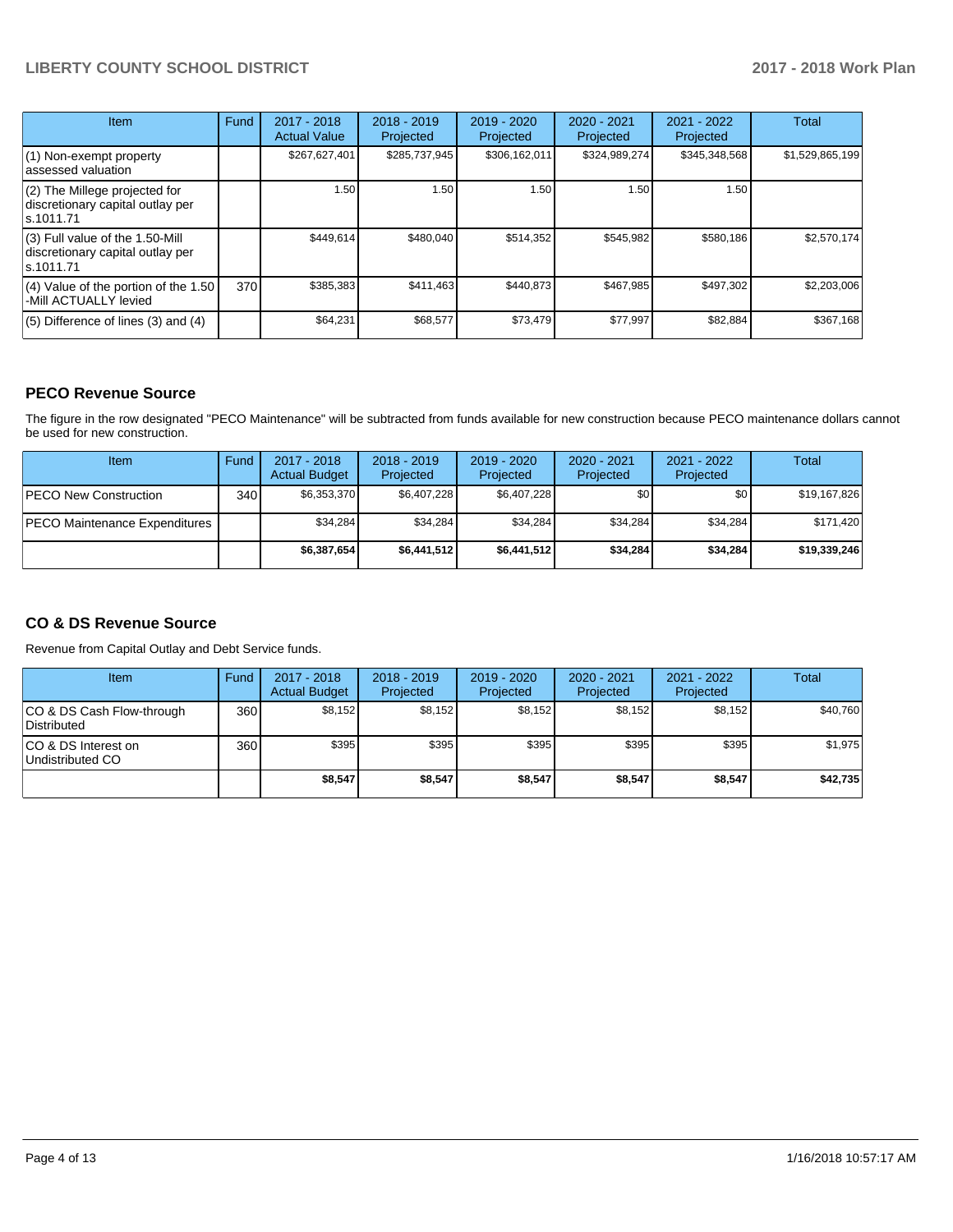## **Fair Share Revenue Source**

Nothing reported for this section. All legally binding commitments for proportionate fair-share mitigation for impacts on public school facilities must be included in the 5-year district work program.

## **Sales Surtax Referendum**

Specific information about any referendum for a 1-cent or 1/2-cent surtax referendum during the previous year.

#### **Did the school district hold a surtax referendum during the past fiscal year 2016 - 2017?**

Yes

| <b>Sales Surtax Type:</b>                                                   | <b>Half Cent Sales Surtax</b> |
|-----------------------------------------------------------------------------|-------------------------------|
| Date of Election:                                                           | 8/1/2011                      |
| Date of Expiration:                                                         | 12/31/2020                    |
| <b>Anticipated Revenue Start Date:</b>                                      | 1/1/2012                      |
| <b>Anticipated Revenue End Date:</b>                                        | 12/31/2020                    |
| <b>Estimated Annualized Revenue:</b>                                        | \$125,000                     |
| Total \$ Amount Projected to be Received for the<br><b>Duration of Tax:</b> | \$1,250,000                   |
| Number of Years Tax In Effect:                                              | 10                            |
| <b>Percentage of Vote FOR:</b>                                              | $0\%$                         |
| <b>Percentage of Vote AGAINST:</b>                                          | $0\%$                         |

# **Additional Revenue Source**

Any additional revenue sources

| <b>Item</b>                                                                                                 | 2017 - 2018<br><b>Actual Value</b> | $2018 - 2019$<br>Projected | 2019 - 2020<br>Projected | 2020 - 2021<br>Projected | $2021 - 2022$<br>Projected | <b>Total</b> |
|-------------------------------------------------------------------------------------------------------------|------------------------------------|----------------------------|--------------------------|--------------------------|----------------------------|--------------|
| <b>Total Fund Balance Carried Forward</b>                                                                   | \$338,283                          | \$0 <sub>1</sub>           | \$0                      | \$0                      | \$0                        | \$338,283    |
| General Capital Outlay Obligated Fund<br>Balance Carried Forward From Total<br>Fund Balance Carried Forward | \$0                                | \$0 <sub>1</sub>           | \$0                      | \$0                      | \$0                        | \$0          |
| Special Facilities Construction Account                                                                     | \$0                                | \$0 <sub>1</sub>           | \$0                      | \$0                      | \$0                        | \$0          |
| One Cent - 1/2 Cent Sales Surtax Debt<br>Service From Total Fund Balance Carried<br>Forward                 | \$0                                | \$0 <sub>1</sub>           | \$0                      | \$0                      | \$0                        | \$0          |
| Capital Outlay Projects Funds Balance<br>Carried Forward From Total Fund<br>Balance Carried Forward         | \$0                                | \$0 <sub>1</sub>           | \$0                      | \$0                      | \$0                        | \$0          |
| Proceeds from a s.1011.14/15 F.S. Loans                                                                     | \$0                                | \$0 <sub>1</sub>           | \$0                      | \$0                      | \$0                        | \$0          |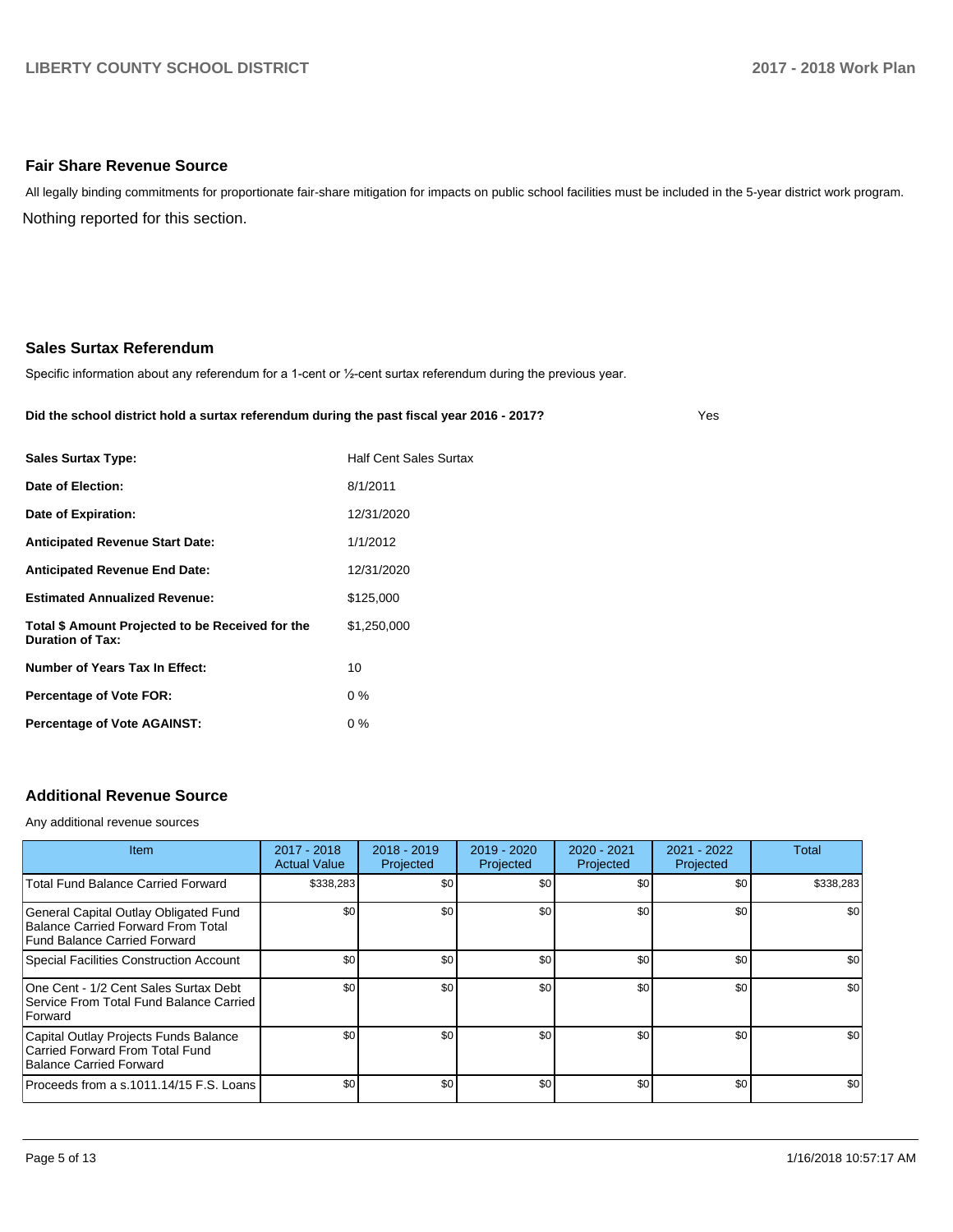# **LIBERTY COUNTY SCHOOL DISTRICT 2017 - 2018 Work Plan**

| District Bonds - Voted local bond<br>referendum proceeds per s.9, Art VII<br><b>State Constitution</b> | \$0       | \$0       | \$0       | \$0       | \$0 | \$0         |
|--------------------------------------------------------------------------------------------------------|-----------|-----------|-----------|-----------|-----|-------------|
| Proceeds from Special Act Bonds                                                                        | \$0       | \$0       | \$0       | \$0       | \$0 | \$0         |
| Estimated Revenue from CO & DS Bond<br>Sale                                                            | \$0       | \$0       | \$0       | \$0       | \$0 | \$0         |
| Proceeds from Voted Capital<br>Improvements millage                                                    | \$0       | \$0       | \$0       | \$0       | \$0 | \$0         |
| Other Revenue for Other Capital Projects                                                               | \$0       | \$0       | \$0       | \$0       | \$0 | \$0         |
| Proceeds from 1/2 cent sales surtax<br>authorized by school board                                      | \$170,000 | \$170,000 | \$170,000 | \$170,000 | \$0 | \$680,000   |
| Proceeds from local governmental<br>infrastructure sales surtax                                        | \$0       | \$0       | \$0       | \$0       | \$0 | \$0         |
| Proceeds from Certificates of<br>Participation (COP's) Sale                                            | \$0       | \$0       | \$0       | \$0       | \$0 | \$0         |
| Classrooms First Bond proceeds amount<br>authorized in FY 1997-98                                      | \$0       | \$0       | \$0       | \$0       | \$0 | \$0         |
| Classrooms for Kids                                                                                    | \$0       | \$0       | \$0       | \$0       | \$0 | \$0         |
| <b>District Equity Recognition</b>                                                                     | \$0       | \$0       | \$0       | \$0       | \$0 | \$0         |
| <b>Federal Grants</b>                                                                                  | \$0       | \$0       | \$0       | \$0       | \$0 | \$0         |
| Proportionate share mitigation (actual<br>cash revenue only, not in kind donations)                    | \$0       | \$0       | \$0       | \$0       | \$0 | \$0         |
| Impact fees received                                                                                   | \$0       | \$0       | \$0       | \$0       | \$0 | \$0         |
| Private donations                                                                                      | \$0       | \$0       | \$0       | \$0       | \$0 | \$0         |
| Grants from local governments or not-for-<br>profit organizations                                      | \$0       | \$0       | \$0       | \$0       | \$0 | \$0         |
| Interest, Including Profit On Investment                                                               | \$0       | \$0       | \$0       | \$0       | \$0 | \$0         |
| Revenue from Bonds pledging proceeds<br>from 1 cent or 1/2 cent Sales Surtax                           | \$0       | \$0       | \$0       | \$0       | \$0 | \$0         |
| Subtotal                                                                                               | \$508,283 | \$170,000 | \$170,000 | \$170,000 | \$0 | \$1,018,283 |

# **Total Revenue Summary**

| Item Name                                                     | 2017 - 2018<br><b>Budget</b> | $2018 - 2019$<br>Projected | $2019 - 2020$<br>Projected | $2020 - 2021$<br>Projected | 2021 - 2022<br>Projected | <b>Five Year Total</b> |
|---------------------------------------------------------------|------------------------------|----------------------------|----------------------------|----------------------------|--------------------------|------------------------|
| Local 1.5 Mill Discretionary Capital Outlay<br><b>Revenue</b> | \$385,383                    | \$411,463                  | \$440.873                  | \$467,985                  | \$497,302                | \$2,203,006            |
| PECO and 1.5 Mill Maint and Other 1.5<br>Mill Expenditures    | (\$7,255,583)                | (\$6,997,238)              | (\$7,026,648)              | (\$646,532)                | (\$505, 849)             | (\$22,431,850)         |
| <b>PECO Maintenance Revenue</b>                               | \$34,284                     | \$34,284                   | \$34,284                   | \$34,284                   | \$34,284                 | \$171,420              |
| Available 1.50 Mill for New<br>  Construction                 | (\$6,870,200)                | (\$6,585,775)              | (\$6,585,775)              | (\$178,547)                | $($ \$8,547)             | (\$20,228,844)         |

| <b>Item Name</b> | 2017 - 2018<br><b>Budget</b> | $2018 - 2019$<br>Projected | 2019 - 2020<br>Projected | 2020 - 2021<br>Projected | $2021 - 2022$<br>Projected | <b>Five Year Total</b> |
|------------------|------------------------------|----------------------------|--------------------------|--------------------------|----------------------------|------------------------|
| ICO & DS Revenue | \$8,547                      | \$8,547                    | \$8.547                  | \$8,547                  | \$8,547                    | \$42,735               |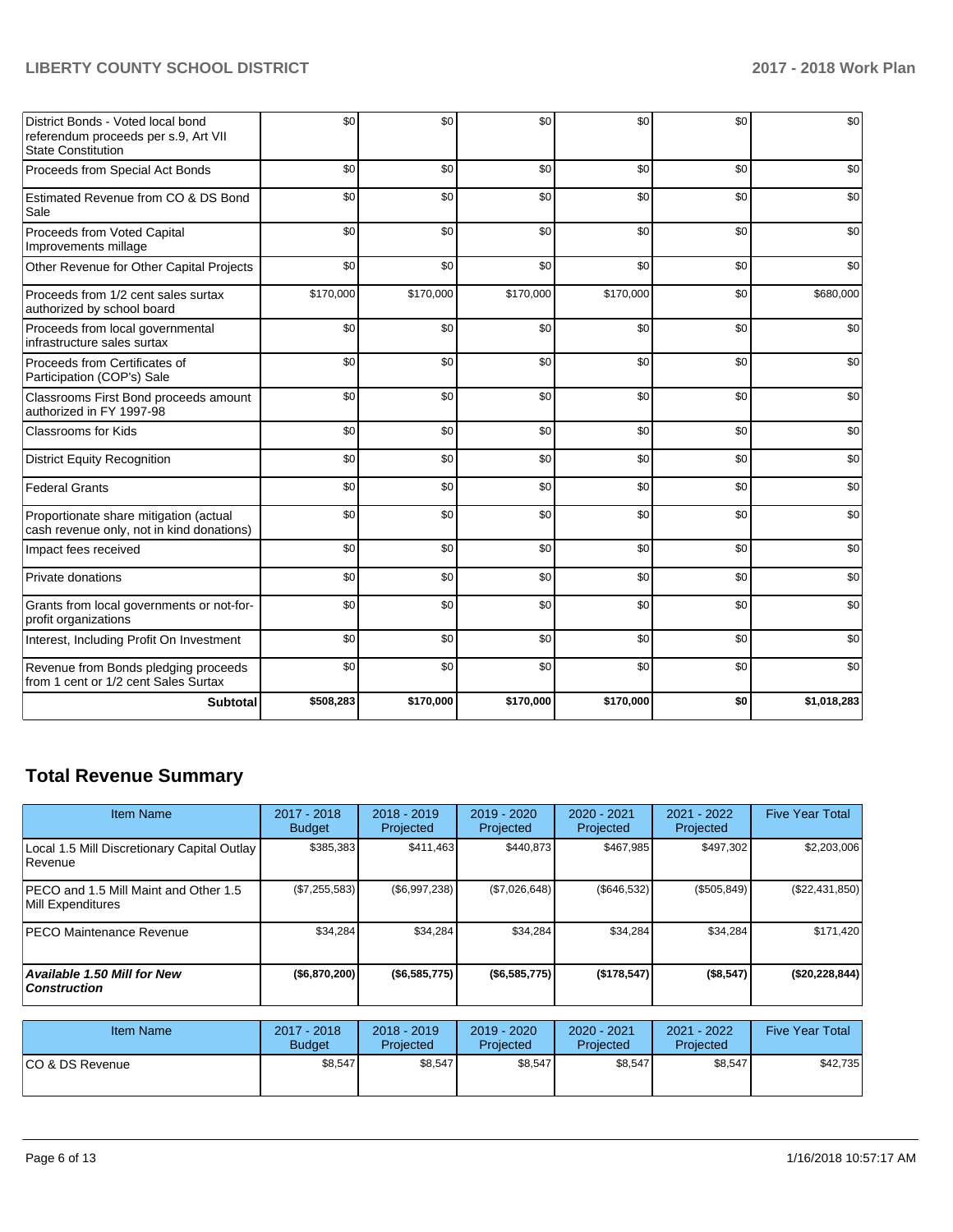| <b>IPECO New Construction Revenue</b> | \$6,353,370 | \$6,407,228 | \$6,407,228 | \$0       | \$0     | \$19,167,826 |
|---------------------------------------|-------------|-------------|-------------|-----------|---------|--------------|
|                                       |             |             |             |           |         |              |
| Other/Additional Revenue              | \$508.283   | \$170,000   | \$170,000   | \$170,000 | \$0     | \$1,018,283  |
|                                       |             |             |             |           |         |              |
| <b>Total Additional Revenuel</b>      | \$6,870,200 | \$6,585,775 | \$6,585,775 | \$178,547 | \$8,547 | \$20,228,844 |
| <b>Total Available Revenue</b>        | \$0         | \$0         | \$0         | \$0       | \$0     | \$0          |

# **Project Schedules**

# **Capacity Project Schedules**

A schedule of capital outlay projects necessary to ensure the availability of satisfactory classrooms for the projected student enrollment in K-12 programs.

| <b>Project Description</b>                                                                                      | Location                 |                          | 2017 - 2018  | 2018 - 2019 | 2019 - 2020  | $2020 - 2021$ | 2021 - 2022 | <b>Total</b>    | Funded |
|-----------------------------------------------------------------------------------------------------------------|--------------------------|--------------------------|--------------|-------------|--------------|---------------|-------------|-----------------|--------|
| Add new classroom<br>buidling and renovate HIGH<br>existing classroom<br>building to be used<br>for vocational. | <b>LIBERTY SENIOR</b>    | Planned<br>Cost:         | \$19,167,826 | \$0         | \$0          | \$0           | \$0         | \$19,167,826 No |        |
|                                                                                                                 |                          | <b>Student Stations:</b> |              | 0           | 0            | O             | 0           | 535             |        |
|                                                                                                                 | <b>Total Classrooms:</b> |                          | 19           | 0           | 0            | 0             | 0           | 19              |        |
|                                                                                                                 | Gross Sq Ft:             |                          | 37,137       | $\Omega$    | $\Omega$     | 0             | 0           | 37,137          |        |
|                                                                                                                 | <b>Planned Cost:</b>     |                          | \$19,167,826 | \$0         | \$0          | \$0           | \$0         | \$19,167,826    |        |
|                                                                                                                 | <b>Student Stations:</b> |                          | 535          | $\bf{0}$    | $\bf{0}$     | U             | 0           | 535             |        |
|                                                                                                                 |                          | <b>Total Classrooms:</b> | 19           | $\bf{0}$    | $\mathbf{0}$ | 0             | 0           | 19              |        |
|                                                                                                                 |                          | Gross Sq Ft:             | 37,137       | $\bf{0}$    | $\bf{0}$     | 0             | 0           | 37,137          |        |

# **Other Project Schedules**

Major renovations, remodeling, and additions of capital outlay projects that do not add capacity to schools.

| <b>Project Description</b>                               | Location | 2017 - 2018   2018 - 2019<br>Actual Budget | Projected        | 2019 - 2020<br>Projected | 2020 - 2021<br>Projected | 2021 - 2022<br>Projected | Total | Funded |
|----------------------------------------------------------|----------|--------------------------------------------|------------------|--------------------------|--------------------------|--------------------------|-------|--------|
| Project description not specified Location not specified |          | \$0                                        | \$0 <sub>1</sub> | \$0                      | \$٥١                     | \$0                      |       | \$0 No |
|                                                          |          | \$0                                        | \$0 I            | \$0                      | \$0                      | \$0                      | \$0   |        |

# **Additional Project Schedules**

Any projects that are not identified in the last approved educational plant survey.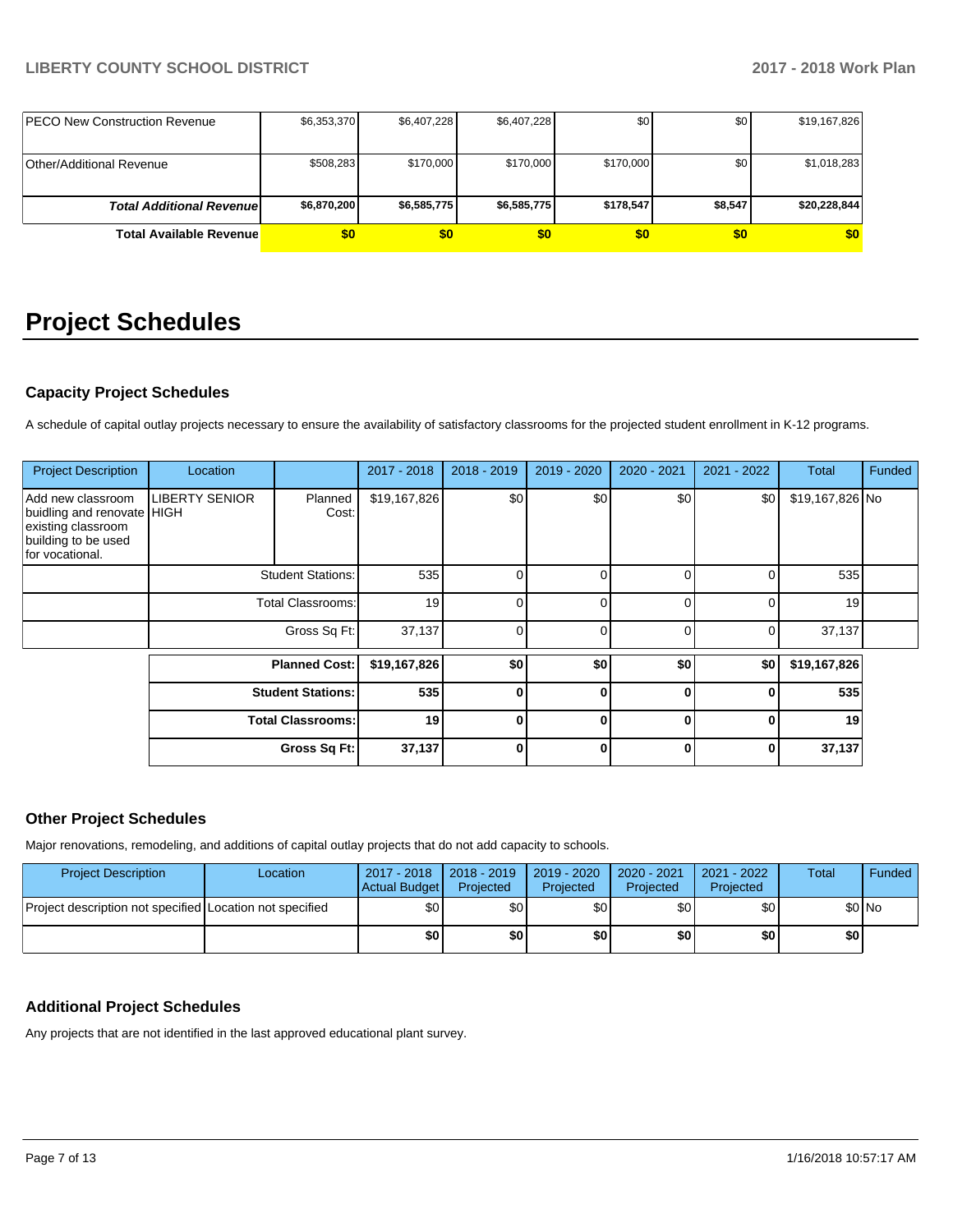| <b>Project Description</b>           | Location                  | <b>Num</b> | 2017 - 2018<br>Classroom Actual Budget | $2018 - 2019$<br>Projected | 2019 - 2020<br>Projected | 2020 - 2021<br>Projected | 2021 - 2022<br>Projected | <b>Total</b> | Funded  |
|--------------------------------------|---------------------------|------------|----------------------------------------|----------------------------|--------------------------|--------------------------|--------------------------|--------------|---------|
| Project description not<br>specified | Location not<br>specified |            | \$0                                    | \$0 <sub>1</sub>           | \$0                      | \$0                      | \$0 <sub>1</sub>         |              | $$0$ No |
| Project description not<br>specified | Location not<br>specified |            | \$0                                    | \$0                        | \$0                      | \$0                      | \$0                      |              | $$0$ No |
|                                      |                           |            | \$0                                    | \$0                        | \$0                      | \$0                      | \$0                      | \$0          |         |

# **Non Funded Growth Management Project Schedules**

Schedule indicating which projects, due to planned development, that CANNOT be funded from current revenues projected over the next five years.

| <b>Project Description</b>        | 2017 - 2018<br>Actual Budget | $2018 - 2019$<br>Projected | 2019 - 2020<br>Projected | 2020 - 2021<br>Projected | 2021 - 2022<br>Projected | Total | Funded  |
|-----------------------------------|------------------------------|----------------------------|--------------------------|--------------------------|--------------------------|-------|---------|
| Project description not specified | \$0 <sub>1</sub>             | \$0 <sub>1</sub>           | \$0 <sub>1</sub>         | \$٥١                     | \$0                      |       | $$0$ No |
| Project description not specified | \$0 <sub>1</sub>             | \$0 <sub>1</sub>           | \$0 <sub>1</sub>         | \$0                      | \$0                      |       | $$0$ No |
|                                   | \$0                          | \$0                        | \$0                      | \$0                      | \$0                      | \$0   |         |

# **Tracking**

## **Capacity Tracking**

| Location                                                                  | $2017 -$<br>2018 Satis.<br>Stu. Sta. | Actual<br>$2017 -$<br><b>2018 FISH</b><br>Capacity | Actual<br>$2016 -$<br>2017<br><b>COFTE</b> | # Class<br><b>Rooms</b> | Actual<br>Average<br>$2017 -$<br>2018 Class<br><b>Size</b> | Actual<br>$2017 -$<br>2018<br><b>Utilization</b> | <b>New</b><br>Stu.<br><b>Capacity</b> | <b>New</b><br>Rooms to<br>be<br>Added/Re<br>moved | Projected<br>$2021 -$<br>2022<br><b>COFTE</b> | Projected<br>$2021 -$<br>2022<br><b>Utilization</b> | Projected<br>$2021 -$<br>2022 Class<br><b>Size</b> |
|---------------------------------------------------------------------------|--------------------------------------|----------------------------------------------------|--------------------------------------------|-------------------------|------------------------------------------------------------|--------------------------------------------------|---------------------------------------|---------------------------------------------------|-----------------------------------------------|-----------------------------------------------------|----------------------------------------------------|
| LIBERTY SENIOR HIGH                                                       | 628                                  | 502                                                | 312                                        | 26                      | $12 \overline{ }$                                          | 62.00 %                                          |                                       |                                                   |                                               | 0.00%                                               | $\Omega$                                           |
| <b>LIBERTY EDUCATION &amp;</b><br><b>ADMINISTRATIVE</b><br><b>ICENTER</b> | 172                                  | 172                                                | 33                                         | 10 <sup>1</sup>         | 3                                                          | 19.00 %                                          | 0                                     |                                                   | 0                                             | 0.00%                                               | 0                                                  |
| <b>HOSFORD</b><br><b>IELEMENTARY JUNIOR</b><br> HIGH                      | 543                                  | 488                                                | 401                                        | 27                      | 15                                                         | 82.00 %                                          | 0                                     |                                                   | 0                                             | 0.00%                                               | $\mathbf 0$                                        |
| IW R TOLAR K-8                                                            | 808                                  | 727                                                | 522                                        | 40                      | 13                                                         | 72.00 %                                          | 0                                     |                                                   | 0                                             | 0.00%                                               | $\Omega$                                           |
|                                                                           | 2,151                                | 1,889                                              | 1,268                                      | 103                     | 12                                                         | 67.12 %                                          | 0                                     | $\bf{0}$                                          | ŋ                                             | 0.00%                                               | 0                                                  |

The COFTE Projected Total (0) for 2021 - 2022 must match the Official Forecasted COFTE Total (1,238 ) for 2021 - 2022 before this section can be completed. In the event that the COFTE Projected Total does not match the Official forecasted COFTE, then the Balanced Projected COFTE Table should be used to balance COFTE.

Proj

| Projected COFTE for 2021 - 2022 |     | <b>Grade Level Type</b> | <b>Balanced Projected</b><br>COFTE for 2021 - 2022 |
|---------------------------------|-----|-------------------------|----------------------------------------------------|
| Elementary (PK-3)               | 430 |                         |                                                    |
| Middle (4-8)                    | 467 |                         |                                                    |
|                                 |     | Elementary (PK-3)       | 430                                                |
|                                 |     |                         |                                                    |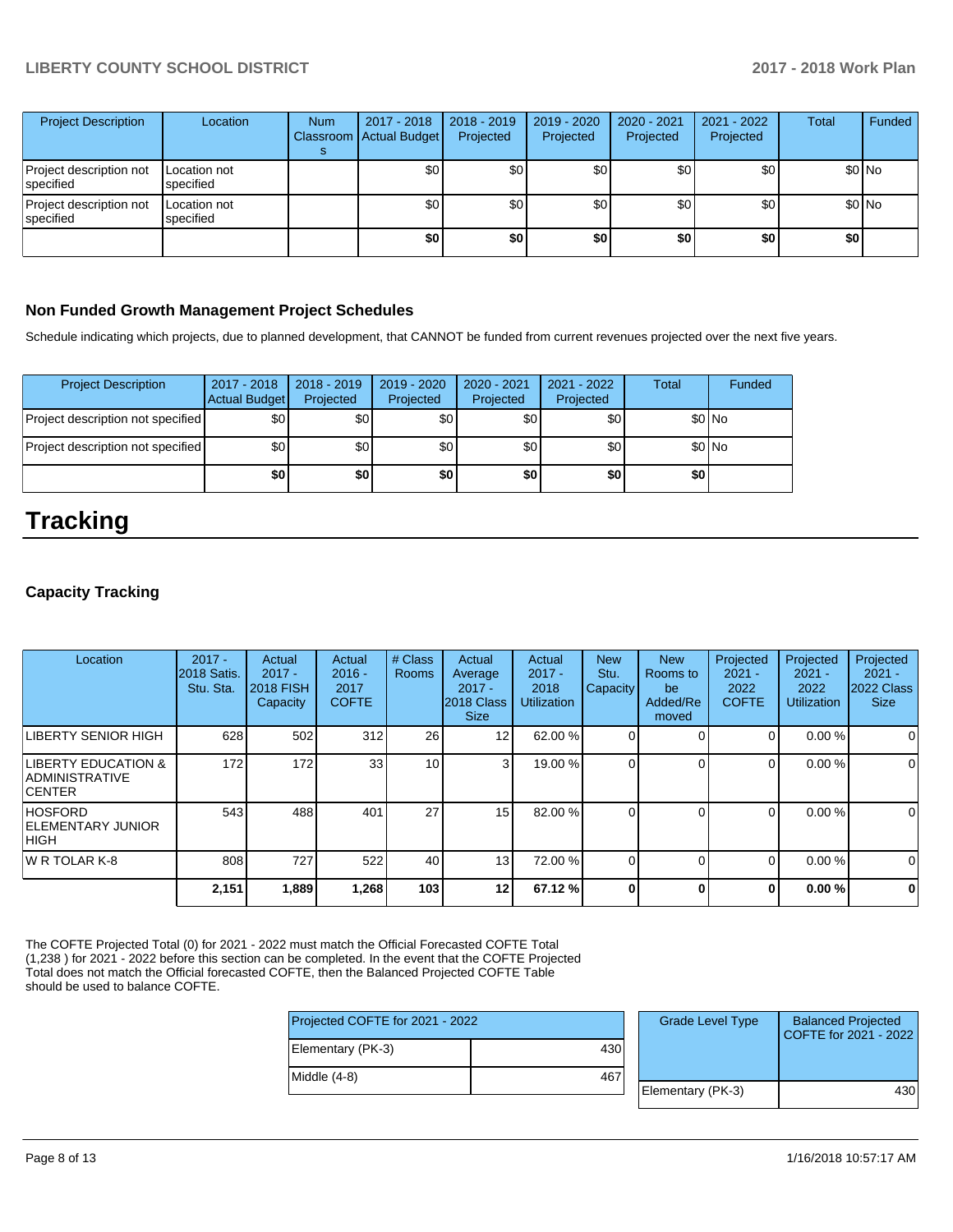| High (9-12) | 341   | Mi   |
|-------------|-------|------|
|             | 1,238 | Hi ( |

|              | 1,238 |
|--------------|-------|
| High (9-12)  | 341   |
| Middle (4-8) | 467   |

## **Relocatable Replacement**

Number of relocatable classrooms clearly identified and scheduled for replacement in the school board adopted financially feasible 5-year district work program.

| ∟ocation                               | $2017 - 2018$ | 2018 - 2019 | $2019 - 2020$ | $2020 - 2021$ | 2021 - 2022 | Year 5 Total |
|----------------------------------------|---------------|-------------|---------------|---------------|-------------|--------------|
| <b>Total Relocatable Replacements:</b> |               |             |               |               |             |              |

#### **Charter Schools Tracking**

Information regarding the use of charter schools.

Nothing reported for this section.

### **Special Purpose Classrooms Tracking**

The number of classrooms that will be used for certain special purposes in the current year, by facility and type of classroom, that the district will, 1), not use for educational purposes, and 2), the co-teaching classrooms that are not open plan classrooms and will be used for educational purposes.

| School                               | School Type | $\#$ of Elementary $\#$ of Middle 4-8<br>K-3 Classrooms | <b>Classrooms</b> | $\#$ of High 9-12<br><b>Classrooms</b> | # of $ESE$<br><b>Classrooms</b> | # of Combo<br><b>Classrooms</b> | <b>Total</b><br><b>Classrooms</b> |
|--------------------------------------|-------------|---------------------------------------------------------|-------------------|----------------------------------------|---------------------------------|---------------------------------|-----------------------------------|
| <b>Total Educational Classrooms:</b> |             |                                                         |                   |                                        |                                 |                                 | 0                                 |
| School                               | School Type | # of Elementary $\#$ of Middle 4-8<br>K-3 Classrooms    | Classrooms        | $\#$ of High 9-12<br><b>Classrooms</b> | # of $ESE$<br><b>Classrooms</b> | # of Combo<br><b>Classrooms</b> | <b>Total</b><br><b>Classrooms</b> |

**Total Co-Teaching Classrooms: 0 0 0 0 0 0**

| <b>Infrastructure Tracking</b> |  |
|--------------------------------|--|

**Necessary offsite infrastructure requirements resulting from expansions or new schools. This section should include infrastructure information related to capacity project schedules and other project schedules (Section 4).** 

Not Specified

**Proposed location of planned facilities, whether those locations are consistent with the comprehensive plans of all affected local governments, and recommendations for infrastructure and other improvements to land adjacent to existing facilities. Provisions of 1013.33(12), (13) and (14) and 1013.36 must be addressed for new facilities planned within the 1st three years of the plan (Section 5).** 

Not Specified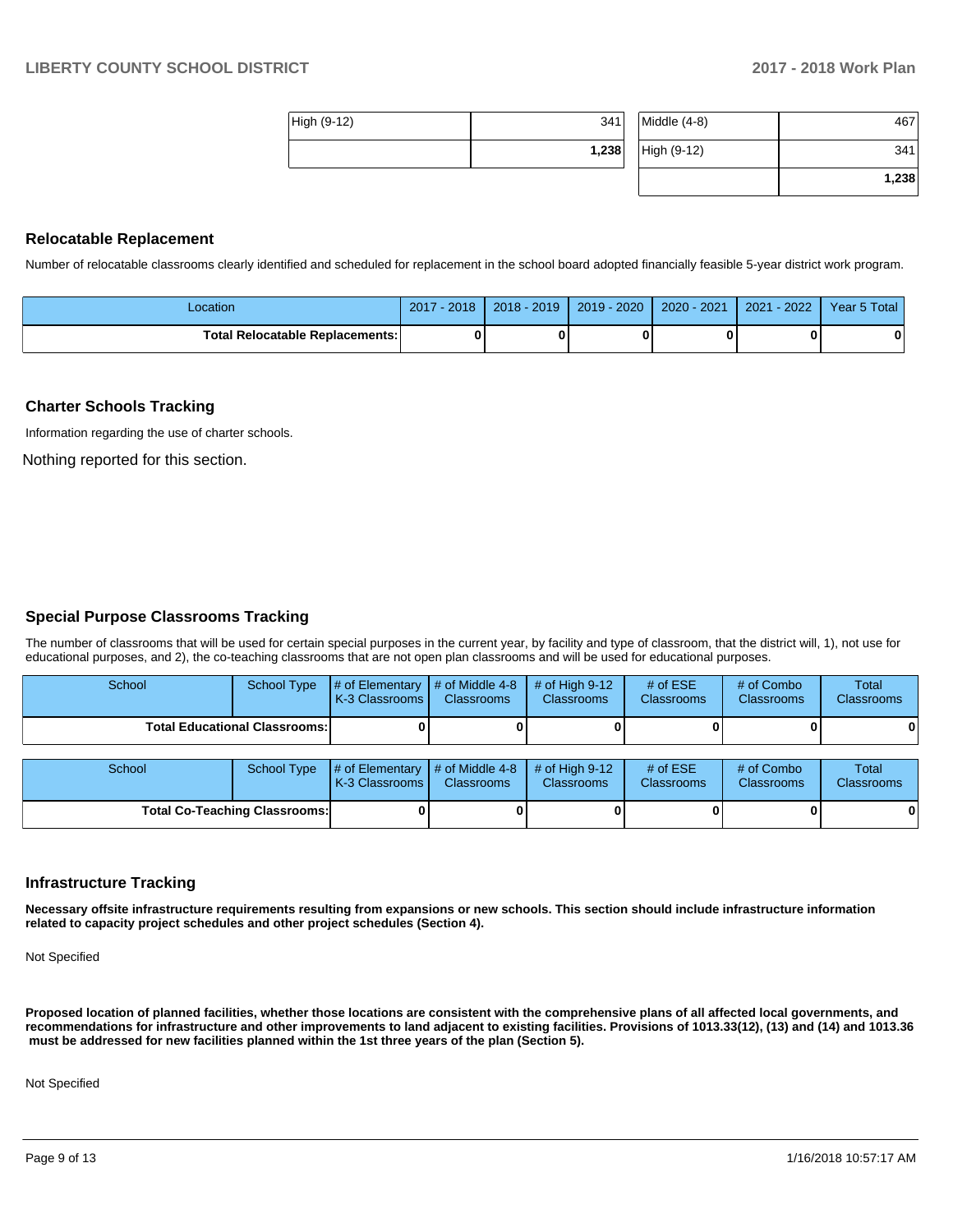**Consistent with Comp Plan?** No

### **Net New Classrooms**

The number of classrooms, by grade level and type of construction, that were added during the last fiscal year.

| List the net new classrooms added in the 2016 - 2017 fiscal year.                                                                                       |                              |                                   |                                |                                                                        | List the net new classrooms to be added in the 2017 - 2018 fiscal<br>year. |                            |                                |                        |
|---------------------------------------------------------------------------------------------------------------------------------------------------------|------------------------------|-----------------------------------|--------------------------------|------------------------------------------------------------------------|----------------------------------------------------------------------------|----------------------------|--------------------------------|------------------------|
| "Classrooms" is defined as capacity carrying classrooms that are added to increase<br>capacity to enable the district to meet the Class Size Amendment. |                              |                                   |                                | Totals for fiscal year 2017 - 2018 should match totals in Section 15A. |                                                                            |                            |                                |                        |
| Location                                                                                                                                                | $2016 - 2017$ #<br>Permanent | $2016 - 2017$ #<br><b>Modular</b> | $2016 - 2017$ #<br>Relocatable | $2016 - 2017$<br>Total                                                 | $2017 - 2018$ #<br><b>Permanent</b>                                        | $2017 - 2018$ #<br>Modular | $2017 - 2018$ #<br>Relocatable | $2017 - 2018$<br>Total |
| Elementary (PK-3)                                                                                                                                       |                              |                                   |                                |                                                                        |                                                                            |                            |                                |                        |
| Middle (4-8)                                                                                                                                            |                              |                                   |                                |                                                                        |                                                                            |                            |                                |                        |
| High (9-12)                                                                                                                                             |                              |                                   |                                |                                                                        | 19                                                                         |                            |                                | 19                     |
|                                                                                                                                                         |                              |                                   |                                |                                                                        | 19                                                                         |                            |                                | 19                     |

## **Relocatable Student Stations**

Number of students that will be educated in relocatable units, by school, in the current year, and the projected number of students for each of the years in the workplan.

| <b>Site</b>                               | 2017 - 2018 | 2018 - 2019 | 2019 - 2020 | 2020 - 2021 | 2021 - 2022 | 5 Year Average |
|-------------------------------------------|-------------|-------------|-------------|-------------|-------------|----------------|
| <b>HOSFORD ELEMENTARY JUNIOR HIGH</b>     |             |             |             |             |             |                |
| IW R TOLAR K-8                            |             |             |             |             |             |                |
| <b>LIBERTY SENIOR HIGH</b>                |             |             |             |             |             |                |
| LIBERTY EDUCATION & ADMINISTRATIVE CENTER |             |             |             |             |             | 01             |

| Totals for LIBERTY COUNTY SCHOOL DISTRICT         |        |         |       |       |       |       |
|---------------------------------------------------|--------|---------|-------|-------|-------|-------|
| Total students in relocatables by year.           |        |         |       |       |       |       |
| Total number of COFTE students projected by year. | 260. ا | 1.261 l | 1,259 | 1.253 | 1,238 | 1.254 |
| Percent in relocatables by year.                  | 0%     | 0%      | 0%    | 0 % I | 0%    | 0%    |

# **Leased Facilities Tracking**

Exising leased facilities and plans for the acquisition of leased facilities, including the number of classrooms and student stations, as reported in the educational plant survey, that are planned in that location at the end of the five year workplan.

| Location                        | # of Leased<br>Classrooms 2017 -<br>2018 | <b>FISH Student</b><br><b>Stations</b> | Owner | # of Leased<br>Classrooms 2021 -<br>2022 | <b>FISH Student</b><br><b>Stations</b> |
|---------------------------------|------------------------------------------|----------------------------------------|-------|------------------------------------------|----------------------------------------|
| IHOSFORD ELEMENTARY JUNIOR HIGH |                                          |                                        |       |                                          |                                        |
| IW R TOLAR K-8                  |                                          |                                        |       |                                          |                                        |
| LIBERTY SENIOR HIGH             |                                          |                                        |       |                                          |                                        |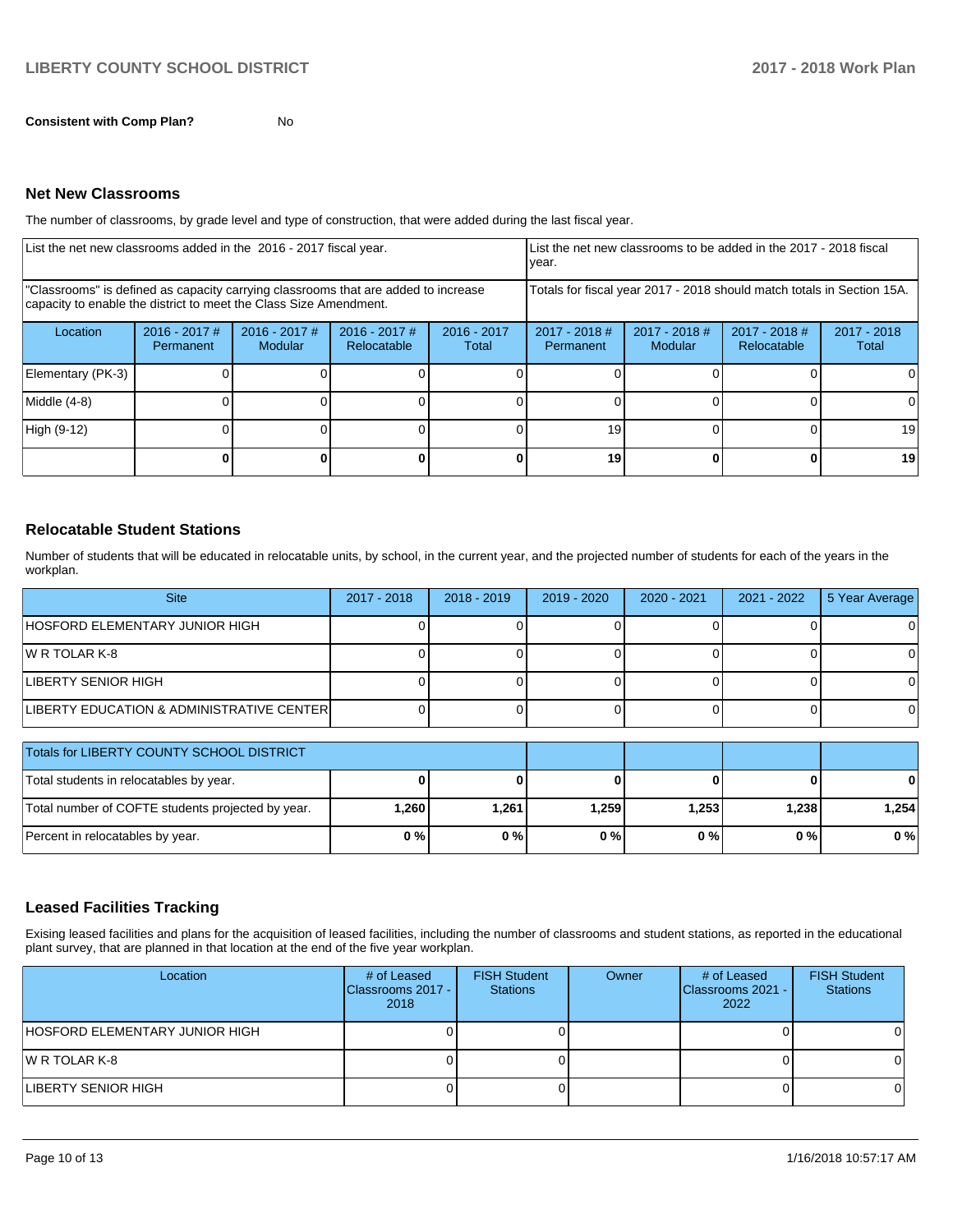| LIBERTY EDUCATION & ADMINISTRATIVE CENTER |  |  |  |
|-------------------------------------------|--|--|--|
|                                           |  |  |  |

### **Failed Standard Relocatable Tracking**

Relocatable units currently reported by school, from FISH, and the number of relocatable units identified as 'Failed Standards'.

Nothing reported for this section.

# **Planning**

#### **Class Size Reduction Planning**

**Plans approved by the school board that reduce the need for permanent student stations such as acceptable school capacity levels, redistricting, busing, year-round schools, charter schools, magnet schools, public-private partnerships, multitrack scheduling, grade level organization, block scheduling, or other alternatives.**

At this time Liberty County has no plans to reduce the number of permenent student stations

#### **School Closure Planning**

**Plans for the closure of any school, including plans for disposition of the facility or usage of facility space, and anticipated revenues.** 

The district has no plans to close any schools.

# **Long Range Planning**

#### **Ten-Year Maintenance**

District projects and locations regarding the projected need for major renovation, repair, and maintenance projects within the district in years 6-10 beyond the projects plans detailed in the five years covered by the work plan.

Nothing reported for this section.

### **Ten-Year Capacity**

Schedule of capital outlay projects projected to ensure the availability of satisfactory student stations for the projected student enrollment in K-12 programs for the future 5 years beyond the 5-year district facilities work program.

Nothing reported for this section.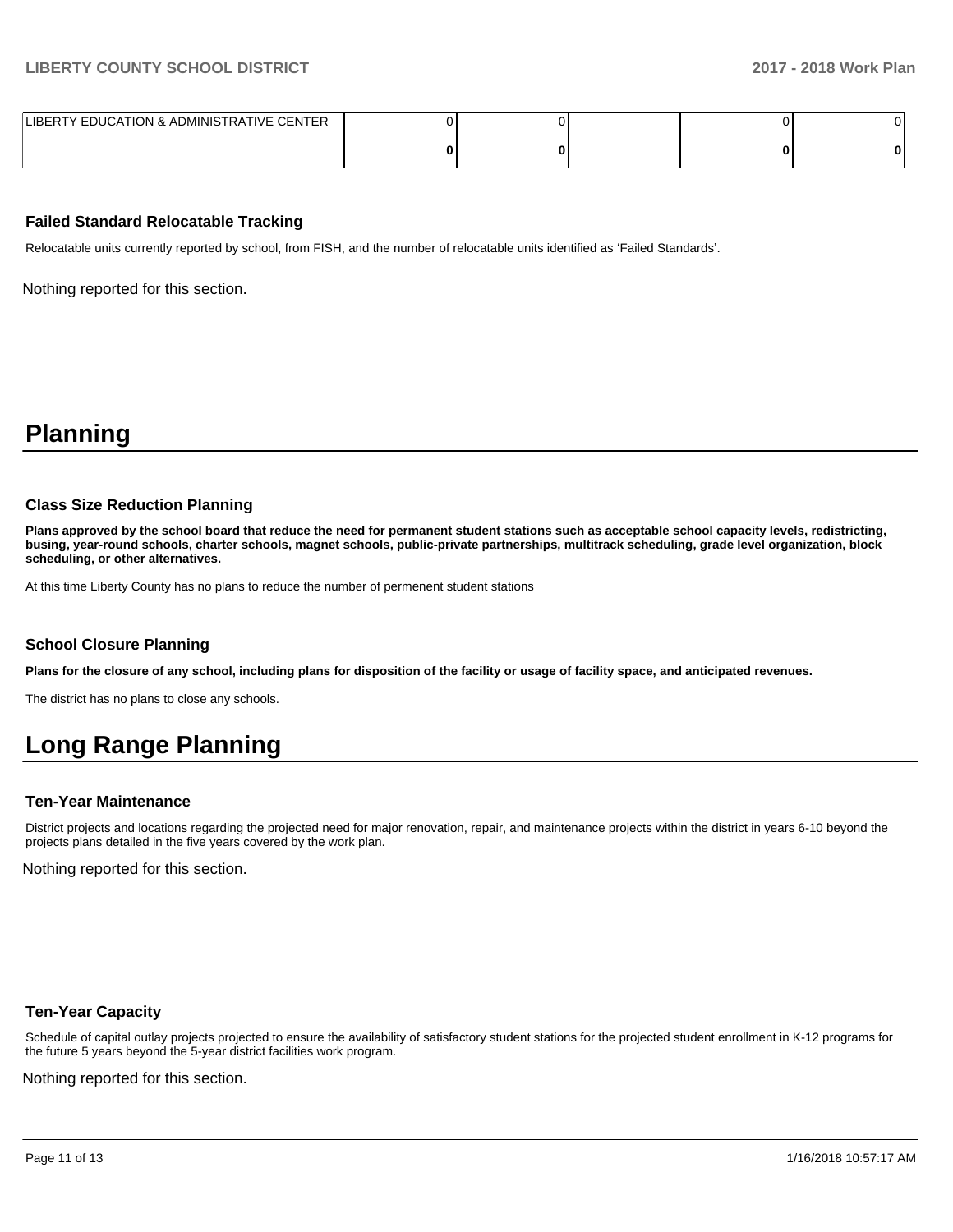# **Ten-Year Planned Utilization**

Schedule of planned capital outlay projects identifying the standard grade groupings, capacities, and planned utilization rates of future educational facilities of the district for both permanent and relocatable facilities.

| <b>Grade Level Projections</b>  | <b>FISH</b><br>Student<br><b>Stations</b> | Actual 2016 -<br><b>2017 FISH</b><br>Capacity | Actual<br>$2016 -$<br>2017<br><b>COFTE</b> | Actual 2016 - 2017<br><b>Utilization</b> | Actual 2017 - 2018 / 2026 - 2027 new<br>Student Capacity to be added/removed | Projected 2026<br>2027 COFTE | Projected 2026 -<br>2027 Utilization |
|---------------------------------|-------------------------------------------|-----------------------------------------------|--------------------------------------------|------------------------------------------|------------------------------------------------------------------------------|------------------------------|--------------------------------------|
| Elementary - District<br>Totals |                                           |                                               | 0.00                                       | 0.00%                                    |                                                                              | 430                          | 0.00 %                               |
| Middle - District Totals        | 1.351                                     | 1.215                                         | 922.94                                     | 75.97 %                                  |                                                                              | 458                          | 37.70 %                              |
| High - District Totals          | 628                                       | 502                                           | 312.38                                     | 62.15 %                                  |                                                                              | 341                          | 67.93 %                              |
| Other - ESE, etc                | 197                                       | 172                                           | 32.51                                      | 19.19 %                                  |                                                                              |                              | 5.23 %                               |
|                                 | 2,176                                     | 1,889                                         | 1,267.83                                   | 67.12 %                                  |                                                                              | 1,238                        | 65.54 %                              |

**Combination schools are included with the middle schools for student stations, capacity, COFTE and utilization purposes because these facilities all have a 90% utilization factor. Use this space to explain or define the grade groupings for combination schools.** 

No comments to report.

## **Ten-Year Infrastructure Planning**

**Proposed Location of Planned New, Remodeled, or New Additions to Facilities in 06 thru 10 out years (Section 28).**

Nothing reported for this section.

Plans for closure of any school, including plans for disposition of the facility or usage of facility space, and anticipated revenues in the 06 thru 10 out **years (Section 29).**

Nothing reported for this section.

## **Twenty-Year Maintenance**

District projects and locations regarding the projected need for major renovation, repair, and maintenance projects within the district in years 11-20 beyond the projects plans detailed in the five years covered by the work plan.

Nothing reported for this section.